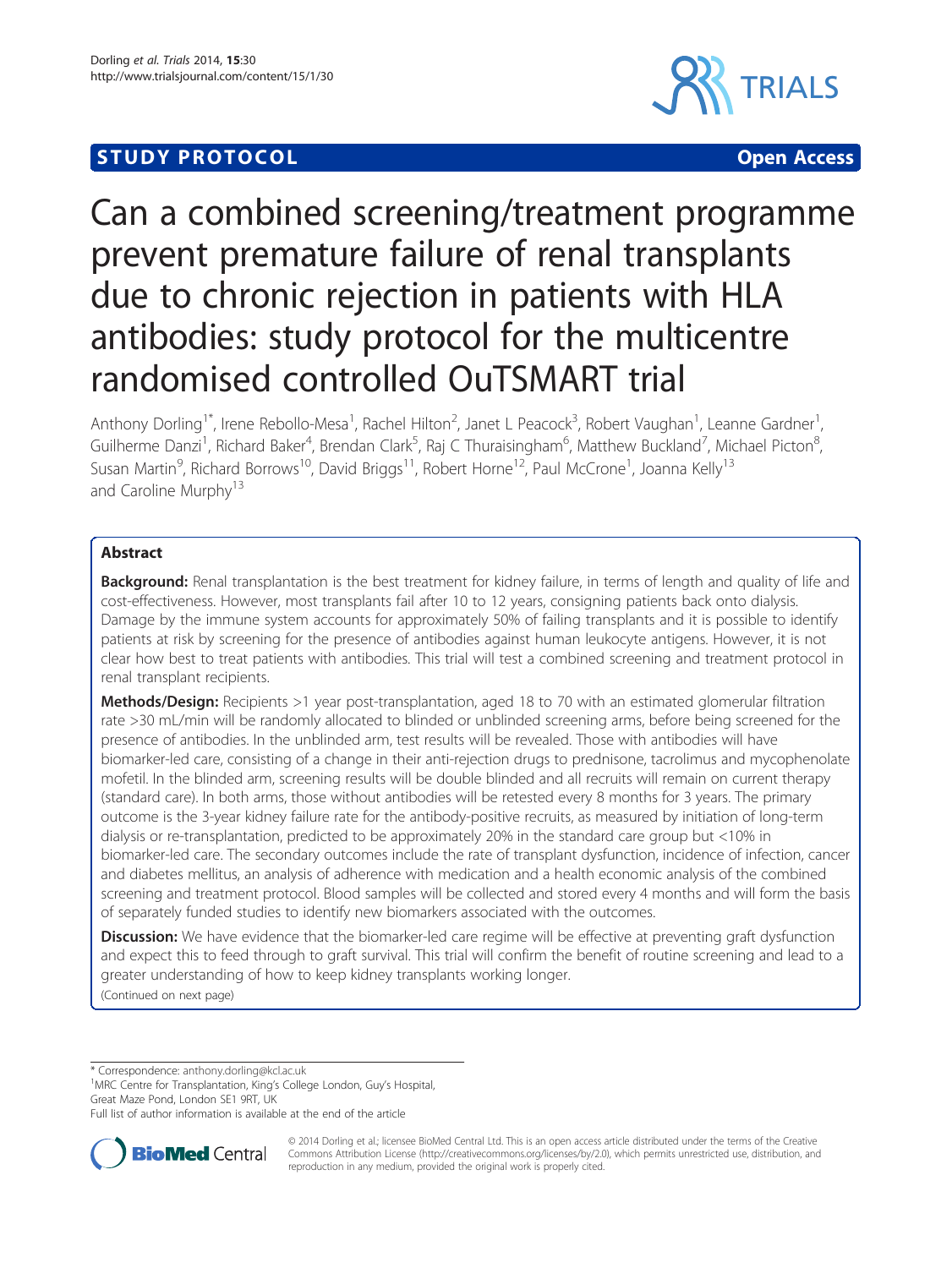#### (Continued from previous page)

Trial registration: Current Controlled Trials [ISRCTN46157828](http://www.controlled-trials.com/ISRCTN46157828).

Keywords: Human leukocyte antigen antibodies, renal transplantation, premature allograft failure, chronic rejection, screening, tacrolimus, mycophenolate mofetil, clinical trial, randomised controlled trial, randomized controlled trial, KCTU, CTU, trials unit, diabetes, kidney, graft failure, biomarker, biomarker-led care, DSA, non-DSA, multicentre, immunosuppression, usual care, treatment as usual, standard care, blinded, unblinded, EME funded, NIHR, optimised, optimized, intention-to-treat, per protocol

#### Background

The problem addressed by this study is premature transplant failure – kidney transplants do not last for the natural lifespan of most recipients. Premature in this context refers to the lifespan of the recipient<sup>a</sup>. Current deathcensored 10-year transplant survival rates vary between 59% and 70%, so 30% to 40% of patients have their transplant for <10 years [\[1](#page-12-0)]. Since 2000, a consistent annual attrition rate of around 3% of kidney transplants [\[2](#page-12-0)] means that approximately 700 patients return to dialysis each year in the United Kingdom. Although many of these patients are eligible for a second transplant, the legacy of the first often makes it harder to find a well-matched second kidney. In addition, second (and any subsequent) transplants have a shorter lifespan than the original transplant, so the problem of premature failure becomes amplified. Of the various reasons why transplanted kidneys fail, the single most common cause is immunemediated injury [[3\]](#page-12-0).

Two types of study have linked antibodies (Ab) against human leukocyte antigen (HLAs) to immune-mediated injury and premature graft failure. Case–control studies have compared patients who have lost grafts with those in whom grafts are still working, performing retrospective analysis of prospectively collected serum samples. For instance, Mizutani et al. [[4\]](#page-12-0) studied 39 patients with failed grafts due to chronic rejection (CR) and 26 matched controls with functioning grafts. In the former group, 72% had immunoglobulin G (IgG) HLA Ab, compared to 46% of controls. Similar results were obtained from a different study of a separate population [\[5\]](#page-13-0). The surprising thing from these studies was the high incidence of HLA Ab in patients with working grafts. There are several potential explanations for this. It is possible that factors relating to the HLA Ab (such as complement fixing ability) or factors in addition to the Ab, influence the progression of CR and thus the timing of eventual graft rejection. A second, related possibility, is that all patients with HLA Ab develop pathology, but it progresses at different rates, such that patients showing up in the control groups in these studies are deteriorating more slowly. Evidence for this comes from Mizutani et al. [[4](#page-12-0)], who showed that their CR group with HLA Ab showed progressive deterioration of renal function prior to graft failure. The same progressive

deterioration was seen in the control group of patients with HLA Ab, whose grafts did not fail. These data illustrate that CR is a time-dependent process in which progressive graft dysfunction precedes graft failure. Moreover, the time from development of HLA Ab to graft failure is highly variable in different people.

Separate studies have reported the prospective followup of outcomes in those with HLA Ab. Terasaki and Ozawa [[6\]](#page-13-0) studied 2,231 patients. In a group of 479 with HLA Ab, the 2-year graft failure rate was 15%, compared to 6.8% in the 1,753 with no HLA Ab. This trial noted that the patients who failed within 2 years had worse renal function on testing than those that did not, consistent with the fact that CR is a progressive and timedependent process and those that fail are at the end of this process. In another study, the same group [\[7](#page-13-0)] reported that the 4-year survival rate for 1,329 patients, all with functioning transplants, was 58% for those with HLA Ab (158 patients) vs 81% for those without (806).

Lachmann *et al.* [\[8](#page-13-0)] performed the best study to date. The study was based at a single centre in Berlin and had 1,014 patients with stable kidney function (for the 6 months pre-recruitment) and were on average 6 years post-transplantation. Patients were tested for HLA Ab and prospectively followed for 5½ years. Grafts failed in 37% of the 302 who had HLA Ab, but in only 17% of the 712 patients who tested negative for HLA Ab. Moreover, in this latter group, a subgroup of 195 patients had a repeat test performed 2½ years into the study. Of these, 148 remained negative and only 6% of grafts failed in this group. In contrast, 47 had developed new HLA Ab since the beginning of the study and 21% of these suffered graft failure, confirming that the development of new HLA Ab in the negative group was predictive of future graft loss. Finally, this study identified a difference between the prognostic value of HLA Ab that were specific for the donor, known as donor-specific antibodies (DSA), which were found in 33% of HLA Ab + patients, and those that were not (non-DSA), found in 66%. Graft failure rates were 51% over 5.5 years in patients with DSA and 30% in patients with non-DSA. In a subgroup of patients who had transplant biopsies, 78% of those with failed grafts and HLA Ab + had changes consistent with CR. They concluded that grafts in patients with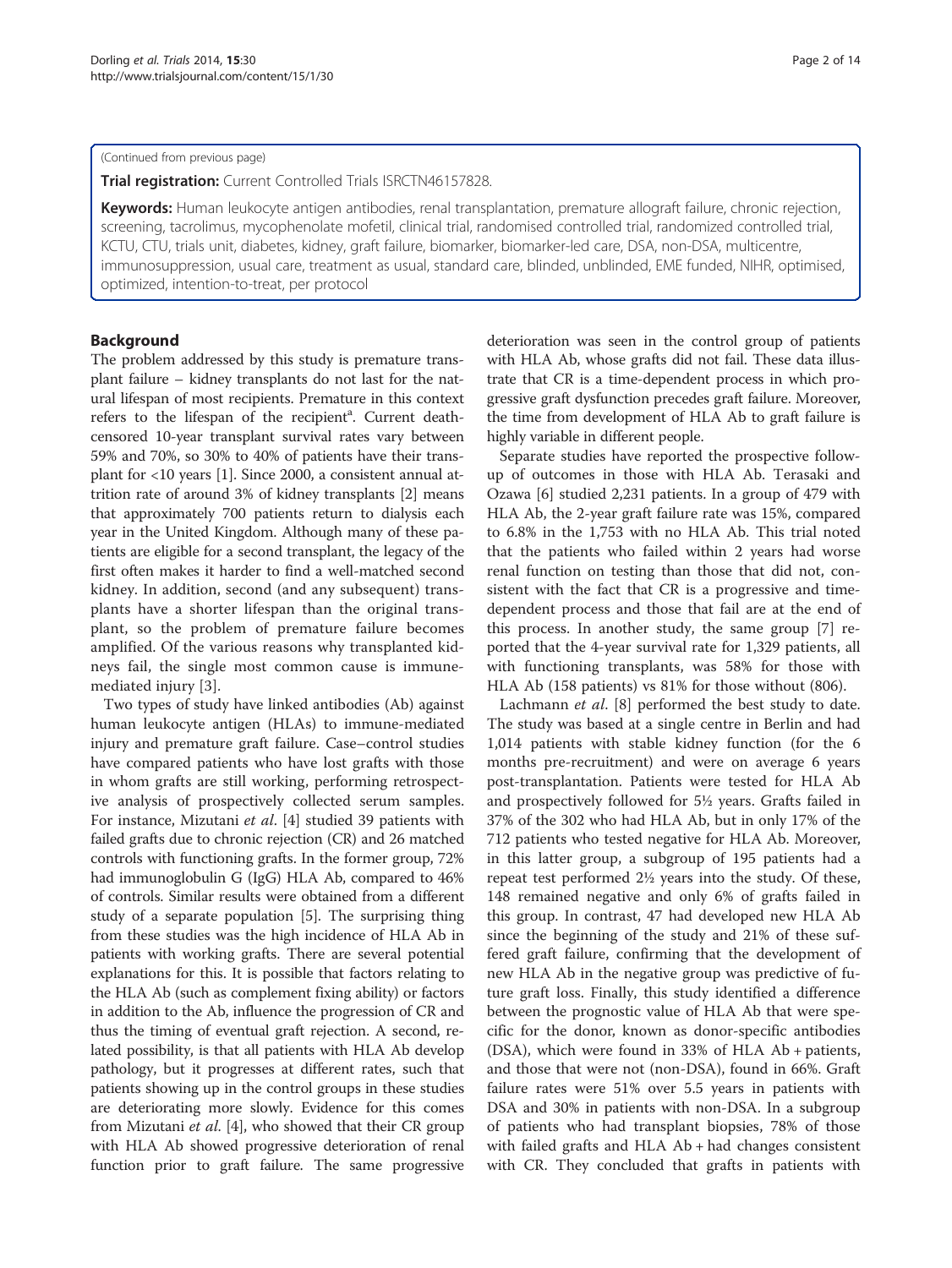HLA Ab were more than three times likely to fail than those without, even when corrected for age, sex, year of transplant, estimated glomerular filtration rate (GFR) and number of previous kidney transplants. These findings have been corroborated by a second study from the Netherlands [[9\]](#page-13-0), in which the risk of graft failure with HLA Ab was also shown to be independent of graft dysfunction and proteinuria.

Therefore, the literature indicates that HLA Ab are a prognostic biomarker and could be used as a screening test to identify patients at high risk of premature kidney transplant failure. All transplant units in the United Kingdom have the ability to detect HLA Ab, but routine systematic post-transplant screening of patients has not been generally adopted because it is not clear how best to treat patients once identified. Although there is a widespread view in the literature that HLA Ab cause CR, there is no evidence of this in humans. The chief investigator's group has been investigating patients with CR for several years and has evidence that the activity of T and B cells is most strongly associated with progression of CR and that this subgroup benefits from enhanced immunosuppression (Shiu et al., manuscript in preparation). This study will therefore test a combined screening and treatment protocol for HLA Ab in a randomised controlled trial.

## Methods/Design

Trial objectives

## Primary objective

The primary objective is the 3-year graft failure rate for patients testing positive for HLA Ab at baseline or within 3 years of randomisation who receive an optimised antirejection medication intervention with prednisone, tacrolimus (tac) and mycophenolate mofetil (MMF) (treatment), compared to a control group who test positive for HLA Ab at baseline or within 3 years post-randomisation who remain on their established immunotherapy and whose clinicians are not aware of their Ab status.

## Secondary objectives

Determine the 3-year graft failure rate in patients randomised to unblinded HLA Ab screening, compared to a control group randomised to blinded HLA Ab screening.

Determine whether the treatment influences patient survival.

Determine whether the treatment influences the development of graft dysfunction as assessed by the presence of proteinuria (protein/creatinine ratio (PCR) > 50) or a change in the estimated glomerular filtration rate (eGFR).

Determine whether the treatment influences the rate of acute rejection for these groups.

Determine the adverse effect profiles of treatment in this group, in particular whether they are associated with increased risk of infection, malignancy or diabetes mellitus (DM).

Determine the cost-effectiveness of routine screening for HLA Ab and prolonging transplant survival using this screening and treatment protocol.

Determine the impact of biomarker screening and the treatment on the patients' adherence to drug therapy and their perceptions of the risk to the health of the transplant.

Collect regular samples from patients enrolled in the HLA Ab + groups to enable an in-depth scientific analysis of the HLA Ab and cells of the immune and repair systems and to develop more sophisticated biomarkers for progression and/or responsiveness to therapy (to be funded separately, not as part of the efficacy and mechanism evaluation (EME) programme).

## Primary end points

The primary end point is the 3-year graft failure rate in HLA Ab + patients. Graft failure will be defined as restarting long-term dialysis or requiring a new transplant. Time zero starts at the time of randomisation, once the result of the HLA test is known. For those patients who are HLA  $Ab-$  at randomisation but become  $Ab +$  during a subsequent screening, time zero will be reset at the time of the positive test, and the follow-up time will be extended to allow for the 3-year end point.

## Secondary end points

The secondary clinical end points are:

- 3-year graft failure rates in all patients recruited to the trial
- Patient survival
- Rate of progression of graft dysfunction, as assessed by the change in the degree of proteinuria (PCR > 50) or the change in estimated GFR over 3 years
- Rate of biopsy-proven rejection over 3 years
- Rates of culture- or polymerase chain reactionpositive infection, biopsy-proven malignancy and DM
- Health economic analysis of outcomes
- Analysis of adherence and perceptions of risk for the biomarker-led care (BLC) groups
- The secondary scientific end points are:
- Changes in characteristics of HLA Ab and laboratory parameters of T and B cell phenotypes and responsiveness for the HLA Ab + groups
- Change in numbers and phenotype of circulating CD34+ cells for the HLA Ab + groups

## Trial design

This is a prospective open-labelled randomised markerbased strategy trial, with a standard control, where biomarker stratification is based on HLA Ab status. The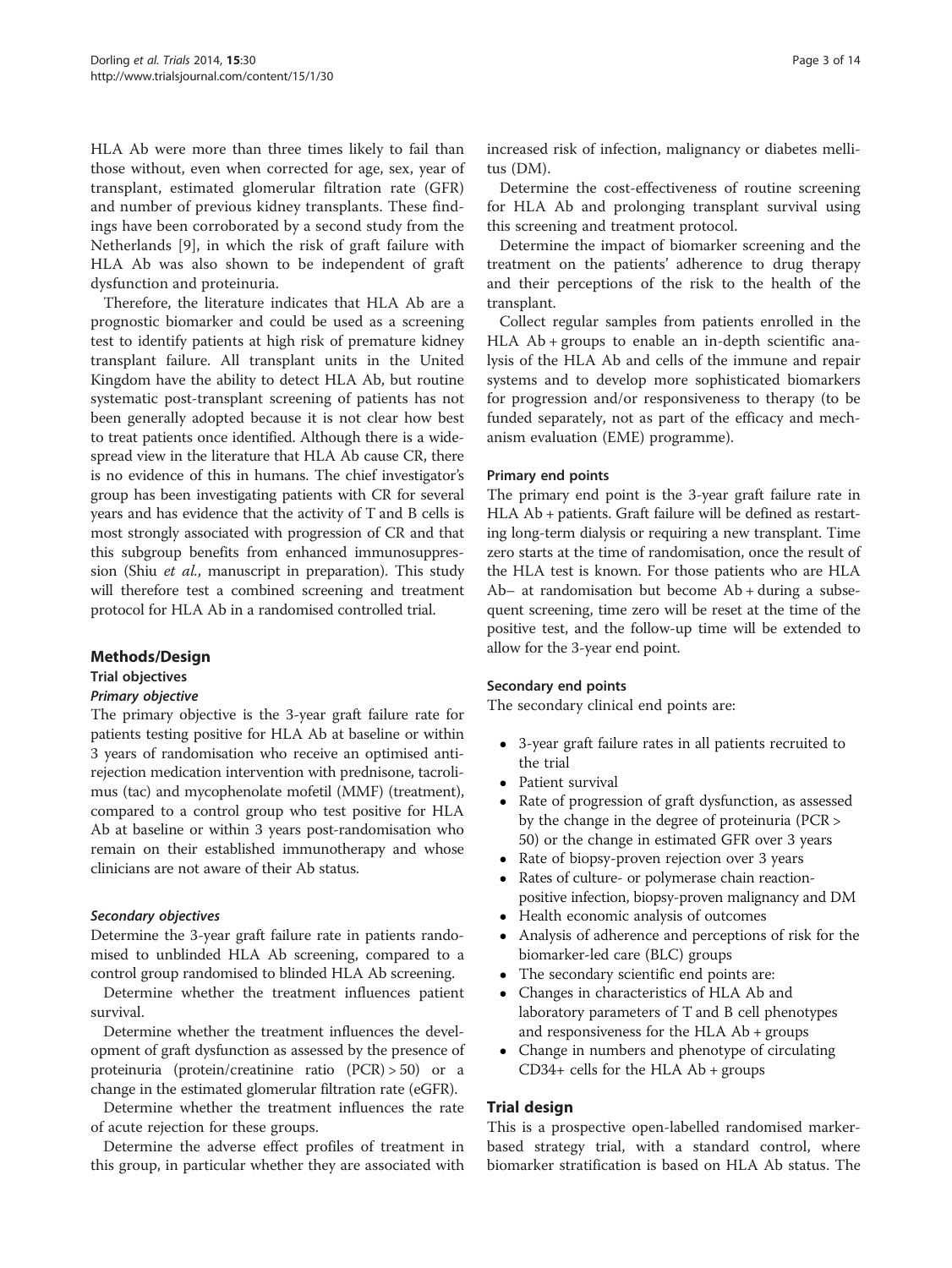<span id="page-3-0"></span>biomarker-strategy design is appropriate for testing the clinical utility of a biomarker [\[10](#page-13-0)]. Recruitment will take place in five British renal transplant units over 3 years, with recruits followed for at least 3 years. The trial design is shown in the flow diagram in Figure 1, which shows the number of patients anticipated to be in each group by the end of the trial, based on sample size calculations, consent rates, eligibility and estimated attrition. Recipients of cross-match negative transplants aged 18 to 70, >1 year post-transplant with eGFR  $\geq$  30 will be asked to give consent for the screening/treatment process.

The first stratification will be based on blood test screening for HLA Ab. Approximately 30% will be HLA positive, with approximately 70% negative. HLA Ab + patients will be further screened with single-antigen beads (SAB) to determine whether DSA are present (approximately will have 1/3 DSA and 2/3 non-DSA). Thus, biomarker stratification has three arms (DSA+, non-DSA + and HLA Ab–). The second stratification will be based on current immunosuppression to ensure balanced numbers already on tac or MMF in each group. The immunosuppression stratification has four groups: MMF only, tac only, both tac and MMF, and neither tac nor MMF. The third stratification factor will be the recruiting study site (five sites).

HLA Ab + patients will be randomised 1:1 into either blinded standard care (SC) or unblinded BLC. Patients in the former (groups A1 and A2 in Figure 1) will be blind to their biomarker status and will remain on baseline immunotherapy, whereas the clinicians of patients in the latter (groups B1 and B2 in Figure 1) will know their HLA Ab status and will be offered treatment. HLA Ab– patients will remain on their existing immunotherapy and randomised 1:1 into either the blinded (C) or unblinded group (D), with only the latter knowing their HLA Ab status. Both these groups will receive regular Ab status monitoring for the first 3 years. Those patients who become positive during subsequent screening rounds



Figure 1 OuTSMART flow diagram. \*Randomisation is performed using the results of a recruit's first screening test. Those with donor specific antibodies (DSA) undergo no further screening as part of the trial (but serum will be stored for analysis of human leukocyte antigen antibody profiles later). †Those initially HLA Ab– undergo routine screening every 8 months. There is no second randomisation. A recruit allocated to blinded standard care (group C) who becomes HLA Ab + (black lines) will remain in a standard care group (group A1 or A2). If in the unblinded standard care group (D), they will change to unblinded biomarker-led treatment care (group B1 or B2) (orange lines). ‡ The numbers in each group are those anticipated at the primary end point. Ab, antibodies; DSA, donor-specific antibodies; HLA, human leukocyte antigen; MMF, mycophenolate mofetil; tac, tacrolimus.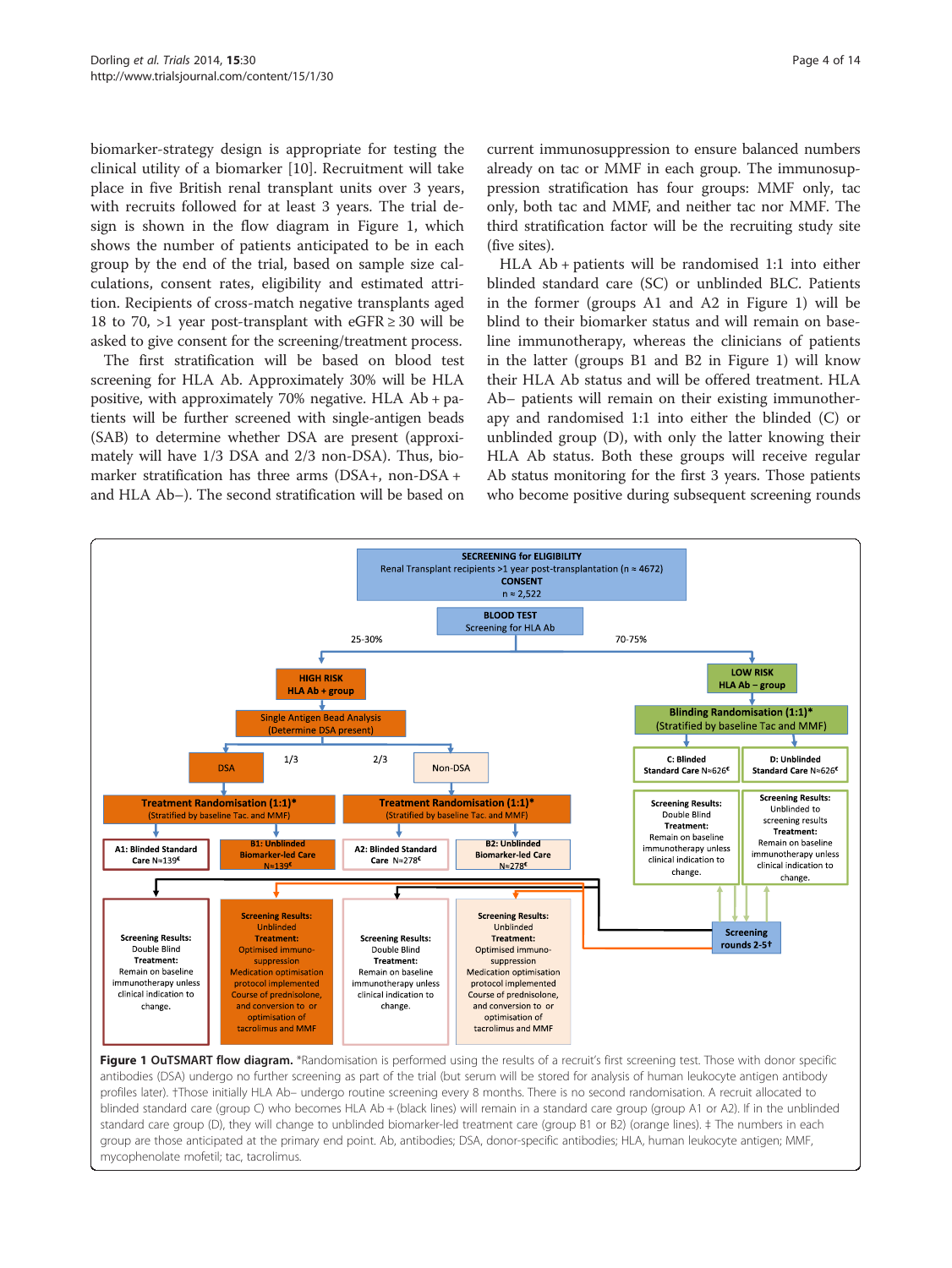(approximately 10% per year) will be moved to the appropriate HLA  $Ab +$  groups (DSA + or non-DSA+) for final data analysis. All patients in group D found to be positive on the second or subsequent rounds will be offered the same treatment as those patients who were positive in the first screening round, and followed up for 3 additional years from the time they become positive. Thus, the maximum amount of time any single patient can remain in the study is 6 years. 'New' patients, randomised but initially HLA negative at baseline, will be included in the intended primary analysis of HLA positive groups at each successive 8 monthly screening round. The patient flow diagram according to CONSORT guidelines is provided as Figure 2.

## Sample size calculations

The primary purpose of this trial is to demonstrate superior outcomes using a defined treatment strategy compared to standard care for biomarker (HLA Ab) positive patients. Once superiority is demonstrated for HLA Ab + patients, it is also necessary to demonstrate non-inferior outcomes when comparing the unblinded screening strategy to the

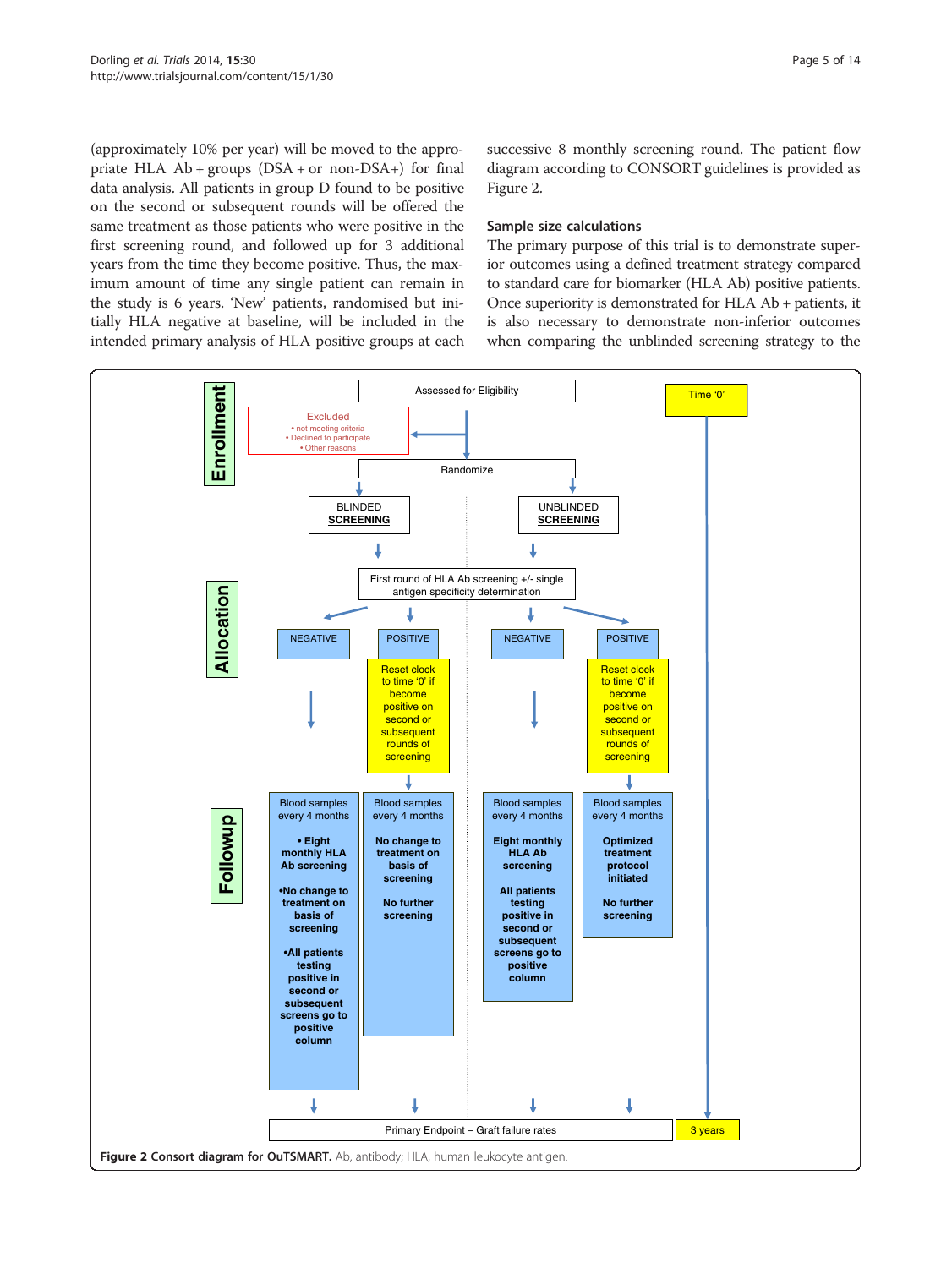blinded standard of care for the entire patient population, including those HLA Ab–. The graft failure rate 3 years after screening has been chosen as a clinically relevant primary outcome. As a reference for power calculations, we have used the observed failure rates reported by Lachmann *et al.* [\[8\]](#page-13-0) for HLA  $Ab$  + and HLA  $Ab$ – patients. Since failure rates differ between DSA + and non-DSA + patients, sample size calculations have been carried out separately for these groups. Following these calculations, we estimated the number to be screened, based on expected dropout rates, expected screening results and eligibility criteria (see below). We based our estimates of the differences in primary outcome between the groups on, first, the results of our preliminary data from patients with CR treated with a similar regime as used here, and second, our assessment that large differences in primary outcome will be needed to make the screening programme cost-effective.

Hypothesis testing will be sequential [[11\]](#page-13-0). Superiority will be tested first in the HLA  $Ab +$  groups to demonstrate the efficacy of the treatment. If this analysis is significant, then non-inferiority will be tested for the entire population to demonstrate the clinical utility of the biomarker screening. We calculated the sample size needed to show the superiority of the treatment optimisation for biomarker-positive patients using the hypotheses as follows.

Hypothesis 1.1: HLA Ab + patients with DSA, randomised to standard care (A1) will show higher graft failure rates than patients randomised to biomarker-led care (B1).

We hypothesise that the experimental treatment will bring the failure rate of group B1 down to that of non-DSA patients in standard care (A2). Assuming a 30% failure rate for group A1 (as in [\[8](#page-13-0)]), and a 16% failure rate for group B1, 139 patients per group will provide 80% power and 5% type I errors, for a two-sided test.

Hypothesis 1.2: HLA Ab + patients, with non-DSA, randomised to standard care (A2) will show higher graft failure rate than patients randomised to biomarker-led care (B2).

We hypothesise that the experimental treatment will bring the failure rate of group B2 down to that of biomarker negative patients in standard care (C). Assuming a 16% failure rate for group A2 (as in [[8\]](#page-13-0)), and a 6% failure rate for group B2, 146 patients per group will provide 80% power and 5% type I errors, for a two-sided test.

The numbers enrolled in groups A and B include those patients initially enrolled in groups C or D who become HLA Ab + during re-screening.

We calculated the sample size needed to show the non-inferiority of all unblinded patients compared to all blinded patients as follows.

Hypothesis 2: All patients randomised to unblinded screening (combined groups  $B1 + B2 + D$ ) will show equal or lower graft failure rates than all patients randomised

to blinded screening (combined groups  $A1 + A2 + C$ ), irrespective of biomarker status.

At the end of the trial, we expect 60% of patients to be in the HLA Ab– groups, 13% in DSA + groups and 27% in non-DSA + groups (after dropouts). Assuming a 6% failure rate in biomarker negative groups C and D, the estimated average failure rate of all blinded screening patients is 11.8% (that is,  $(6 \times 0.6) + (16 \times 0.27) + (30 \times 1.6)$ 0.13)). Similarly, the estimated average failure rate in the unblinded screening group is 7.3%. We have established a non-inferiority limit of 5% absolute difference, so that the unblinded group would be considered non-inferior with a failure rate of 16.8% or lower. For this purpose, 1,043 patients in each arm would provide 90% power and 2.5% (one-sided) type I errors.

We will keep recruiting until every group has acquired the number required to test both hypotheses. When calculating the number of patients to screen for eligibility and to recruit, the following assumptions were made: (1) 60% of patients under follow-up at each transplant centre will meet the eligibility criteria, (2) 10% will refuse consent, (3) the prevalence of HLA Ab in most transplant populations is 25% to 30%, (4) 6% of initially Ab– patients will become Ab + in each screening round and (5) 2% will drop out every screening round.

Based on these assumptions and a recruitment audit in participating centres, we have estimated that we need to assess eligibility for 4,672 patients and enrol 2,522 to ensure sufficient numbers are in each group at the primary end point to test both hypotheses. Figure [1](#page-3-0) shows the number of patients needed in each of the arms to reach the primary end point to test hypothesis 2, which is sufficient to test hypotheses 1.1 and 1.2 (the numbers in groups A and B include those patients initially enrolled in groups  $C$  or  $D$  who were found to be HLA Ab + during re-screening).

A recruitment audit has revealed that there is a very high chance of recruiting all the required patients from five participating centres within 3 years. We anticipate recruiting sufficient numbers of patients to all groups by screening round 3 or 4. Each centre is expected to recruit similar numbers of patients.

## Statistical analysis

## Primary analysis

Statistical analysis will be on an intention-to-treat and treatment-received basis. We will consider the patients who become positive during the follow-up in the appropriate group.

The proportion of graft failures for each of the groups is denoted by  $\pi_{A1}$ ,  $\pi_{B1}$ , etc.

- Superiority (hypothesis 1):  $H_0$ : π<sub>A1</sub> = π<sub>B1</sub> and π<sub>A2</sub> = π<sub>B2</sub>
- $H_1$ :  $\pi_{A1} \neq \pi_{B1}$  and  $\pi_{A2} \neq \pi_{B2}$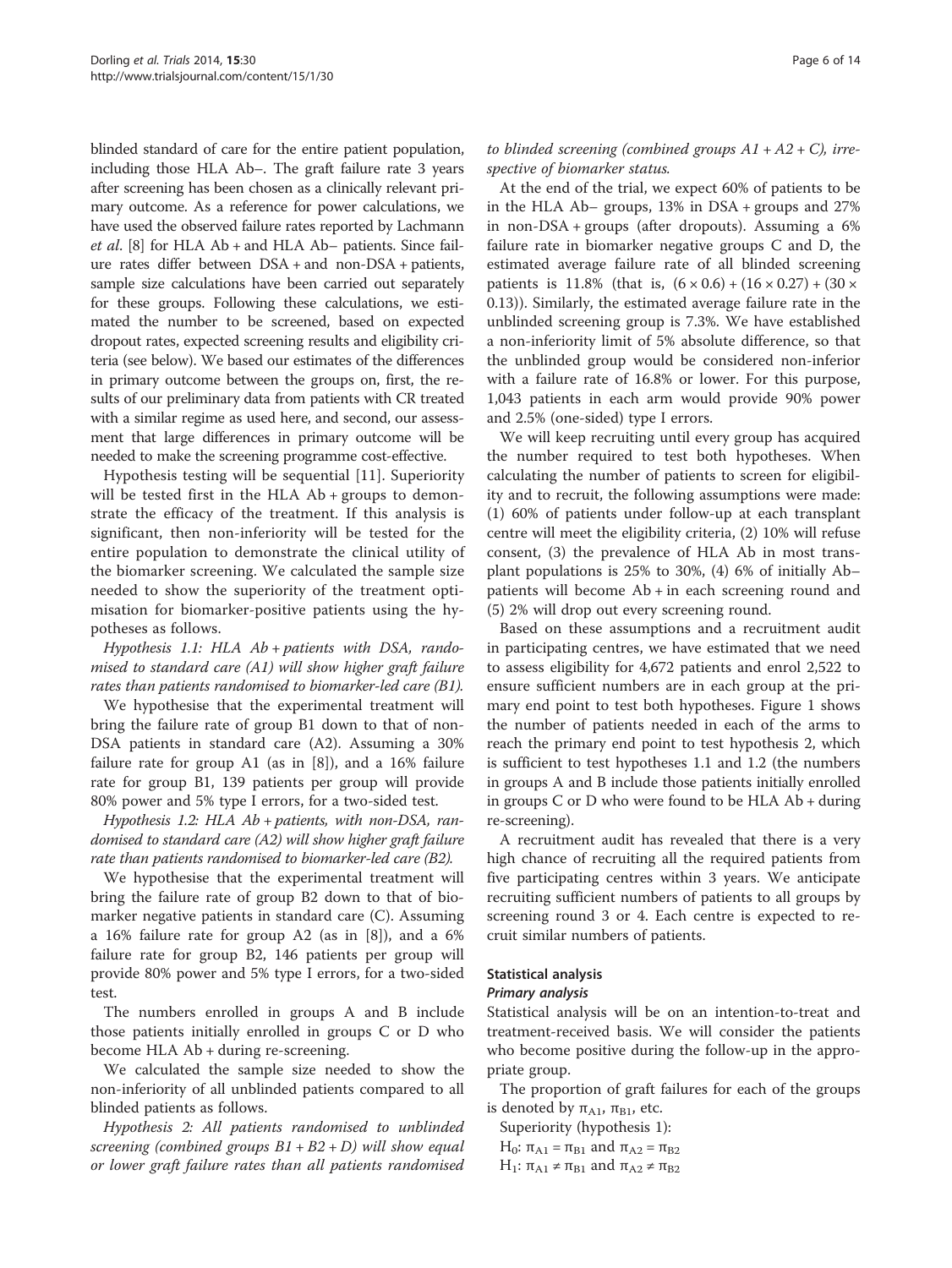To test superiority for the primary outcome for the biomarker (HLA Ab) positive groups (hypotheses 1.1 and 1.2), we will use a two-sided Z-test at the 5% level of significance, and will calculate the 95% CI for the difference in the proportion of graft failures between the biomarkerled care and standard care groups. The biomarker-led care groups will be considered superior if the absolute  $Z > 1.96$ , and our assumptions with respect to the size of the differences will supported if the CI includes a positive difference in proportions of 14% for hypothesis 1.1, and 10% for hypothesis 1.2.

Non-inferiority (hypothesis 2):

 $H_0$ : π<sub>Unblind</sub> – π<sub>Blind</sub>  $\geq \delta$ 

 $H_1$ : π<sub>Unblind</sub> – π<sub>Blind</sub> < δ

To test for non-inferiority of the unblinded groups compared to the blinded groups (hypothesis 2), we will carry out a one-sided Z-test at the 2.5% level of significance. We will conclude non-inferiority if  $H_0$  is rejected, and the corresponding upper bound of the 95% CI excludes the limit δ (set at 5% more failures in the unblinded groups).

## Secondary analysis

A similar procedure will be followed for secondary binary outcomes. We will use Cox proportional hazards regression to analyse survival outcomes. For continuous secondary outcomes we will use a two-sample t-test, transforming data where they are skewed.

#### Exploratory moderator analysis

Additionally, for all primary and secondary analyses, we will carry out multivariable analyses, using generalised linear models, to adjust for the effects of stratification factors (for example, the previous immunosuppression regime). In this case, we will use the corresponding odds ratio to evaluate the adjusted size of the differences between proportions, by transforming back the estimated odds ratio associated with the treatment group into absolute differences in proportions. If the results of the analysis of the primary outcome are significantly affected, the adjusted effects will be taken as final.

## Handling missing data

Where a given outcome is measured at two or more time points, missing post-randomisation assessments will be dealt with by fitting linear mixed models to all the available measures using maximum likelihood methods. Such an approach provides valid inferences under the assumption that the missing data mechanism is ignorable (or Missing at Random). If post-randomisation variables are found to be predictive of the dropout rate, multiple imputation will be considered using K-nearest neighbours.

#### Economic evaluation

Cost data is usually skew but will be analysed using arithmetic means so that total costs are preserved. Nonnormality in errors will be allowed for by using generalised linear models with an appropriate error structure (for example, a gamma distribution [\[12\]](#page-13-0)). Incremental costeffectiveness ratios or an incremental cost-utility ratio will be presented where appropriate. Cost-effectiveness acceptability curves will be plotted to summarise the uncertainty in cost-effectiveness.

#### Detailed study plan Selection of subjects

The local transplant clinic database will be used to identify patients meeting the baseline inclusion and exclusion criteria. At the start of the trial, the entire population of transplant clinic attendees who meet the eligibility criteria are potentially eligible for recruitment. On subsequent screening rounds, patients who reach 12 months posttransplantation after the start of the trial will become eligible and these will be recruited before the next screening round.

#### Informed consent

Potentially eligible patients will be approached at a routine clinic appointment by the principal investigator (PI) or research nurses and given printed and verbal information about the trial. They will have the opportunity to return for a second consultation within a few days to give informed consent for recruitment into the study or to do this on their next routine appointment. Alternatively, eligible patients will be sent information about the study through the post, for discussion and consent at their next routine appointment. Following consent, full eligibility criteria will be reviewed. This may include testing for chronic viral diseases (if they have not been tested within the last 5 years) and pregnancy (if a patient's history suggests there is the possibility of pregnancy).

#### Inclusion criteria

- Sufficient grasp of English language to give written and witnessed informed consent to participate
- Renal transplant recipients >1 year posttransplantation, male or female
- Aged 18 to 70 years
- Estimated glomerular filtration rate (eGFR)  $≥ 30$ , based on the four-variable Modification of Diet in Renal Disease (MDRD) approach

## Exclusion criteria

• Recipient requiring HLA desensitisation to remove antibodies for a positive cross-match transplant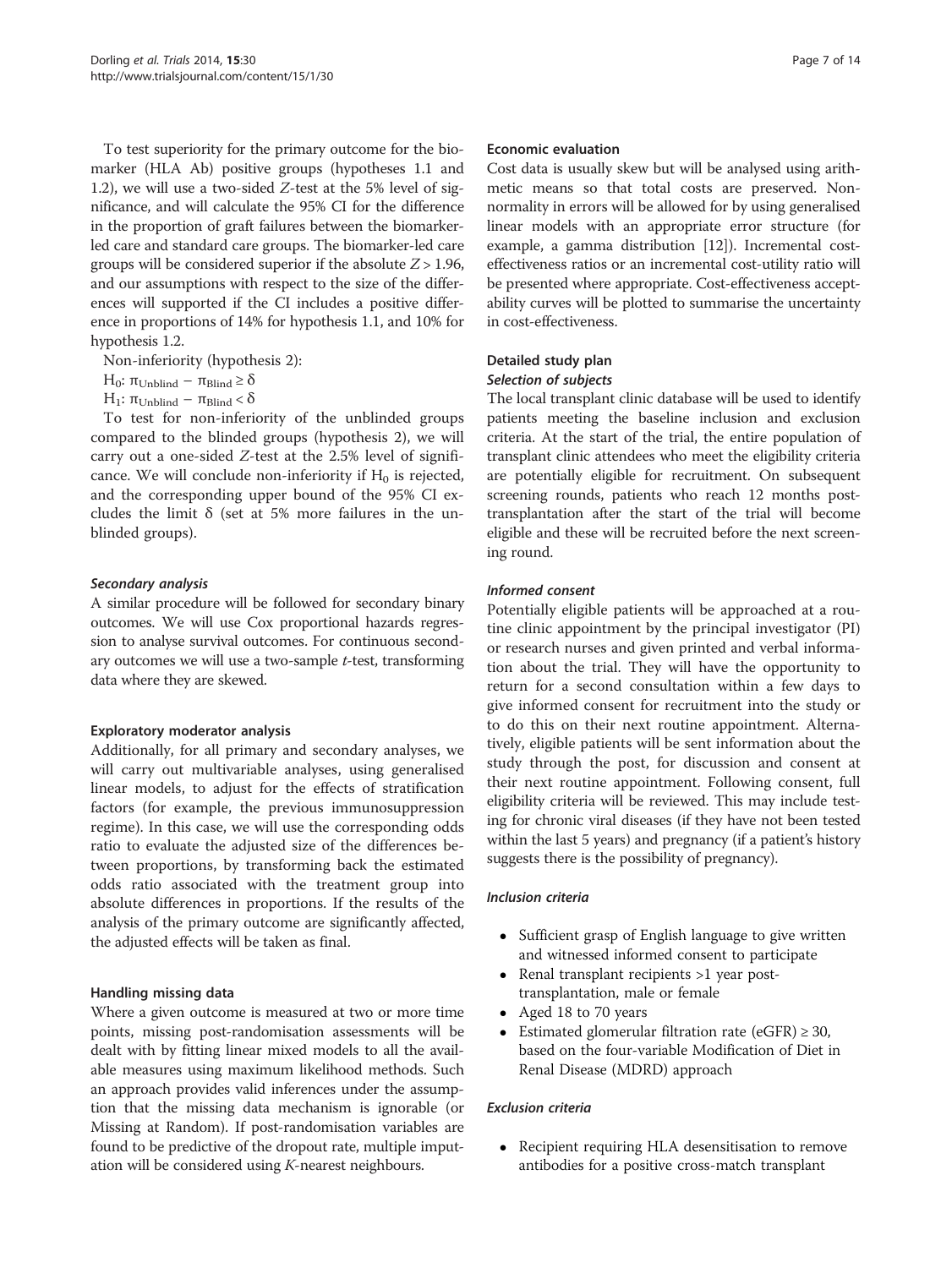- Recipient known already to have HLA antibodies who has received specific intervention for those antibodies or for CR
- Recipient of an additional solid organ transplant (for example, pancreas, heart, etc.)
- History of malignancy in previous 5 years (excluding non-melanomatous tumours limited to the skin)
- Positive for hepatitis B surface antigens, hepatitis B core antibodies, hepatitis C or HIV (according to a test performed within the previous 5 years)
- History of acute rejection requiring escalation of immunosuppression in the 6 months prior to screening
- Patient enrolled in any other study involving administration of another investigational medical product (IMP) at time of recruitment

The following exclusion criteria are based on the summaries of the product characteristics of the IMPs:

- History of an ongoing or previous infection (no time limit) that would prevent optimisation of immunosuppression, including ocular herpes simplex
- Known hypersensitivity to any of the IMPs
- Known hereditary disorders of carbohydrate metabolism
- Pregnancy or breastfeeding females (based on verbal history of recipient)
- Pre-menopausal females who refuse to consent to using suitable methods of contraception throughout the trial

## Randomisation procedure and code break

Prior to randomisation but after consent, site staff will register a recruit on the web-based electronic data capture system (InferMed MACRO), hosted at the King's Clinical Trials Unit (KCTU). Each will be assigned a unique study patient identification number (PIN) by the system. Samples from all recruits will be sent to the HLA laboratory, along with this PIN and a sample request form containing other information required for randomisation.

Laboratory staff will screen for HLA Ab and perform SAB testing on positive screening samples to check for the presence of DSA. Once this information is known, the lab staff will access the KCTU randomisation system and randomise the patient, using the HLA Ab results. Randomisation will be further stratified by centre and current immunosuppression. The lab staff, PIs and nurses at the site will be automatically emailed and the randomisation system will inform them whether the patient is in a blinded or unblinded group. If the patient is in an unblinded group, the system will inform the PI of

the HLA Ab status. Unblinded patients will be identified by blue stickers appended to the notes and all future clinical samples. The system will tell the trial staff to enter HLA Ab– patients into the subsequent 8-monthly screening rounds, and also whether the patients have been selected to provide future samples for the 4 monthly scientific analysis (for transfer to the chief investigator's laboratory). This information will be relayed using a star on the blue labels that are appended to the laboratory request forms.

The notes and samples from blinded patients will have green stickers and labels. The HLA Ab status will not be given to the PIs or trial staff. A star will be used to tell the trial staff which recruits have been selected to provide 4-monthly samples for transfer back to the chief investigator's lab for scientific analysis. These patients will have samples taken every 8 months for HLA Ab screening. Once inside the lab, the lab staff will use their knowledge of the HLA status to determine which HLA Ab– patients will undergo screening. The samples from HLA Ab + patients will be discarded.

On the second and subsequent HLA Ab screening rounds, the lab staff will update the randomisation system. The results from patients in the unblinded groups only will be forwarded to the PI and laboratory staff via email. This will indicate whether the status has changed, which will trigger the change in the treatment protocol for those that have changed from HLA Ab negative to positive.

Laboratory staff at each recruiting site, with access to HLA Ab results, will be provided with a unique username and password to access the randomisation system. Password access must be authorised by the trial manager in all cases and direct requests from sites will not be processed. Access to the system is via the internet [[13](#page-13-0)] by clicking the 'randomisation – advanced' link and selecting the OuTSMART Trial.

There are no blinded study medications in the trial so no emergency code break is required. In the event that a study site clinician wishes to be made aware of blinded laboratory results, this must be discussed and agreed with the trial manager and the chief investigator in all cases. It is not anticipated that unblinding in this manner will be required and only in extraordinary circumstances would this be agreed.

#### Trial medication

All treatments will be introduced on the basis that they will be tailored to the individual patient, according to compliance, tolerance and achievement of target levels (for tac). Failure to tolerate one or more of the components of the protocol (or refusal to take any of the agents) will not be used as a reason for withdrawal from the study.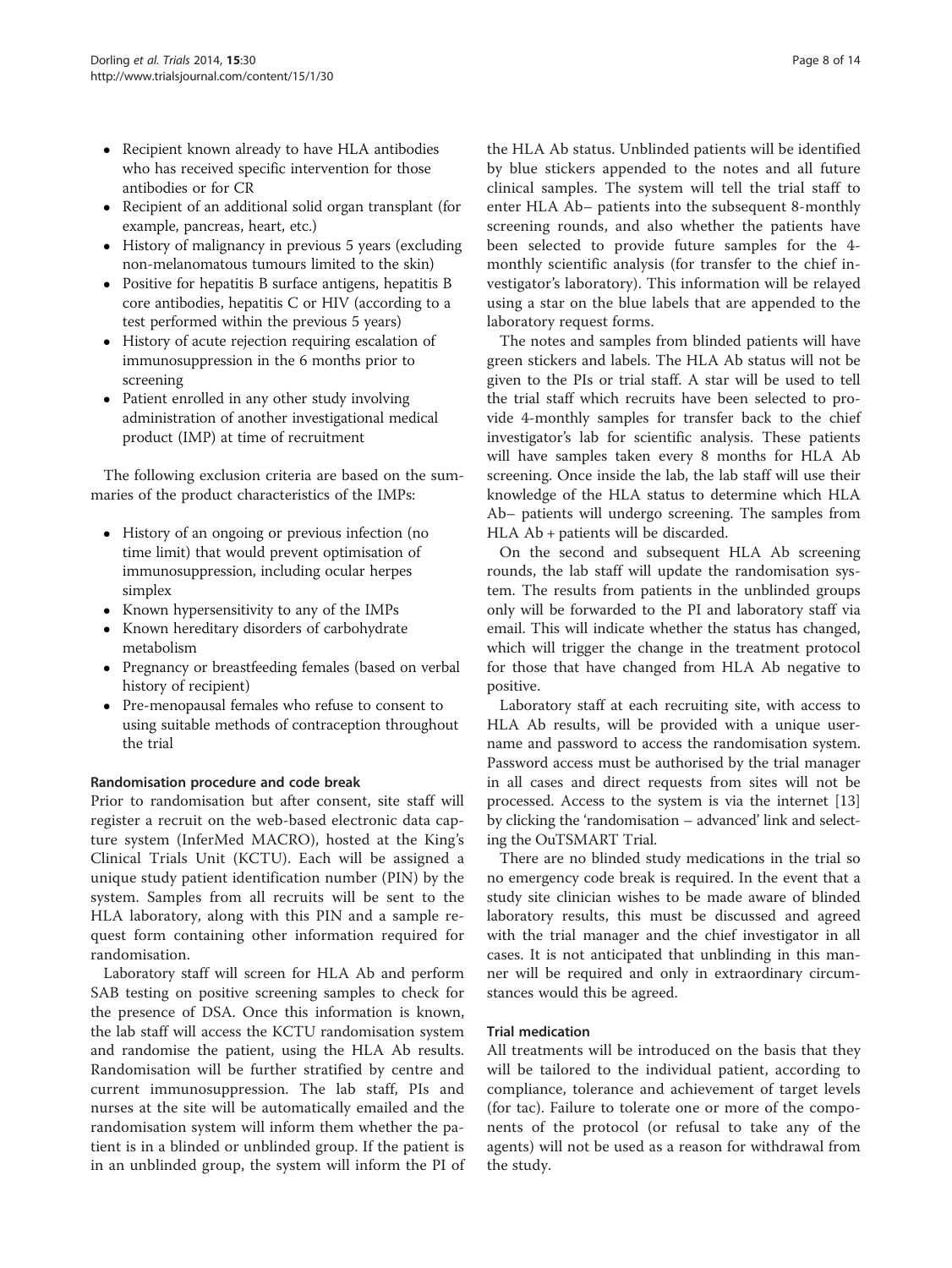#### Investigational medical products and dosing regimen

The optimised treatment protocol in the two groups (B1 and B2 in Figure [1\)](#page-3-0) with HLA Ab will be:

- Mycophenolate mofetil twice, three times or four times per day, or enteric-coated mycophenolic acid twice per day, with the daily dose determined according to local unit guidelines. The patient will be stabilised on the maximum tolerated dose.
- Tacrolimus once or twice per day, according to local unit preference, with dose titrated to achieve 12 hour post-dose levels of 4 μg/L to 8 μg/L (4 ng/mL to 8 ng/mL). The patient will be stabilised on the maximum tolerated dose that achieves these levels.
- Prednisolone once per day. Starting at 20 mg for two weeks, then reducing by 5 mg once per day every two weeks down to their previous maintenance dose or 5 mg once per day.

After consultation with the Medicines and Healthcare products Regulatory Agency (MHRA), we have confirmed that all these medicines will be classed as IMPs, whereas all others will not. Mycophenolate mofetil/mycophenolic acid is being used outside of its marketing authorisation (which states that it should be used with ciclosporin). However, because it is now used widely in combination with tacrolimus in most units in the UK, the two can be regarded as standard care. We therefore propose that the three drugs will not require labelling in line with annex 13 of the Rules Governing Medicinal Products in the European Union. This means the IMPs can be managed as normal, through a general practitioner or hospital prescription (as appropriate) and will not require special labelling, accountability, storage, etc.

## Concomitant medication

Patients in all groups will have blood pressure controlled and total cholesterol lowered, using agents according to local unit guidelines and working to unit-defined targets. All other medication and treatment will be determined by local unit guidelines.

## Withdrawal of subjects

Individual recruits can withdraw at any time for any reason. Failure to tolerate one or more components of the treatment will definitely not be seen as a reason to withdraw an individual participant from the trial but is to be anticipated as an integral part of individualising therapy. Recruitment of new participants to the study will be halted temporarily on the advice of the data monitoring and ethics committee if any of the following are noted: a patient death attributable to treatment or an unacceptable incidence of severe adverse events attributable to treatment (if occurring in >10% of patients). In both these instances,

the trial will undergo urgent review by the data monitoring and ethics committee and the trial steering committee.

The investigator has the right to withdraw patients from treatment with the study drug in the event of intercurrent illnesses, adverse events, severe adverse events, suspected unexpected serious adverse reactions, protocol violations, cure, administrative reasons or other reasons. It is understood by all concerned that an excessive rate of withdrawals can render the study uninterpretable and unnecessary withdrawal of patients should be avoided. Should a patient decide to withdraw from the study, all efforts will be made to report the reason for withdrawal as thoroughly as possible. Should a patient withdraw from treatment with the study drug only, efforts will be made to obtain follow-up data, with the permission of the patient.

Participants who wish to withdraw from treatment will be asked to confirm whether they are still willing to provide study-specific data and samples for scientific laboratory analysis according to the trial protocol.

## Expected duration of trial

The trial is expected to recruit for 3 years. We estimated that the minimum number of individuals in each of groups C and D still HLA Ab– at the primary end point should be 627 (see Figure [1](#page-3-0)). The recruitment target is to randomise 950 patients to each of these groups. This allows for the predicted dropout rate and the rate of antibody conversion with a margin of error. Patients will be followed up for a period of 3 years post-recruitment, except for patients in groups C and D who become  $Ab +$  during the initial 3 years of follow-up, who will transfer to the relevant Ab + group and be followed up for a further 3 years from the date of transfer. Therefore, the maximum amount of time that any single patient can remain in the study is 6 years. Communication of the need for an extended follow-up will be made at the final HLA screening round at month 32, after the primary outcome data have been collected, to avoid unblinding the HLA status in the blinded care arm.

## Trial procedures

## Synopsis

A structured screening programme for IgG HLA Ab is proposed in patients who provide consent. Results obtained will initially be blinded to the transplant clinicians and patients. Patients will be randomised through the King's Clinical Trials Unit and stratified: (1) DSA+, non- $DSA + or HLA Ab-, (2) by current immunosuppression$ (tac alone, MMF alone, both tac and MMF, or neither tac nor MMF) and (3) recruiting study site. Patients in groups A1, A2 and C (see flow diagram in Figure [1\)](#page-3-0) will remain blinded to the results of their screening (as will their clinicians), whereas those in B1, B2 and D will learn whether they are HLA  $Ab + or$   $Ab-$ . All recruits will undergo a final test for HLA Ab status as they reach the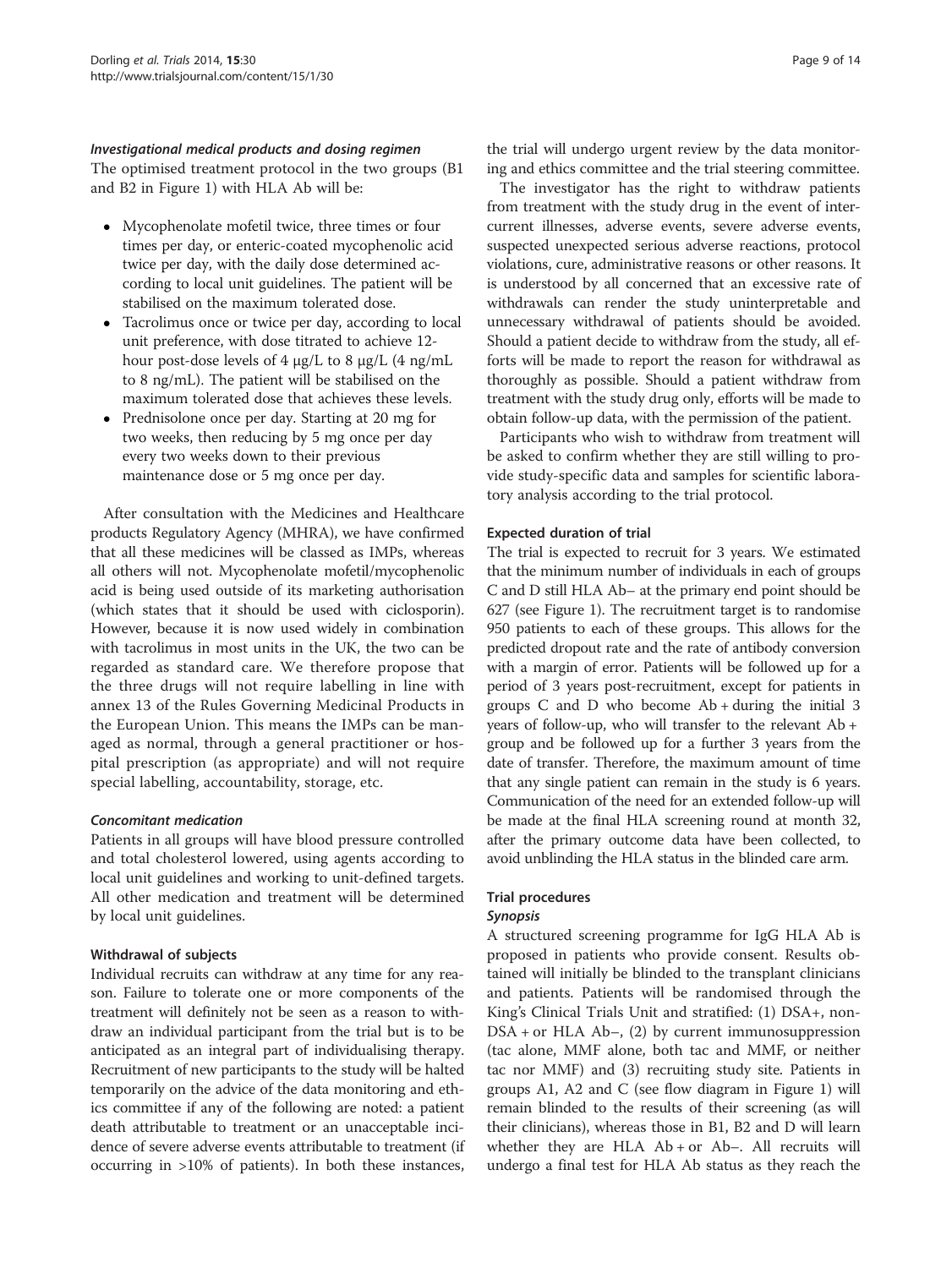end of the study. The optimised treatment protocol for patients in the two groups with HLA Ab (B1 and B2) is outlined above. Patients in all groups will have blood pressure controlled and total cholesterol lowered, according to local unit guidelines.

## First visit

Post consent, patients who have not been screened for HIV or hepatitis B/C within the last 5 years will undergo additional screening tests for these viruses. Female patients who report they may be pregnant will have a blood test for beta-Human Chorionic Gonadotrophin levels. Once eligibility criteria have been met, the following baseline data will be recorded at recruitment:

- Weight
- Blood pressure
- Sex
- Ethnicity
- Age
- Date of birth
- HLA type
- HLA type of donor kidney (if known)
- Any significant past medical history, including history of diabetes mellitus, cause of renal failure, details of previous transplants and cause of graft loss, evidence of sensitisation pre-transplantation (panel reactive antibody and antibody specificities if known)
- Medication including doses
- PCR of urine sample

All patients will then have blood taken for;

- Baseline clinical parameters: full blood count (minimum haemoglobin, white cell count, platelets); biochemical series (creatinine, Na<sup>+</sup>, K<sup>+</sup>, bicarbonate, calcium, C-reactive protein, lipid profile, glucose); MDRD eGFR on latest creatinine; current calcineurin inhibitor 12-hour trough levels (as appropriate); total immunoglobulin levels
- Scientific analyses: 50 to 60 mL blood for separation of peripheral blood mononuclear cells (PBMC) and 20 mL for serum storage
- Analysis of HLA Ab status (10 mL clotted blood), as described above, which will allow randomisation to proceed

All patients will be asked to complete questionnaires to assess attitudes to risk and adherence.

## Subsequent visits

The optimised treatment protocol will be introduced within the first 3 months in those HLA Ab + patients allocated to this group. Recruits will be seen up to every

two weeks during this period (a maximum of six extra clinic appointments are envisaged), though they should be on a maintenance dose of prednisolone 7 weeks after initiating optimisation. During this period they will have full blood count (as above), creatinine, Na<sup>+</sup>, K<sup>+</sup>, glucose, calcineurin inhibitor trough levels and blood pressure monitored according to the trial protocol. Once stabilised, they will be seen at least every 4 months in the transplant clinic. Patients allocated to all other groups will be seen at least every 4 months in the transplant clinic for formal study assessments. Patients may be seen at other times during this period, according to clinical need, but study assessments should be done within the time parameters established in the protocol.

Once every 4 months the following will be recorded:

- Weight
- Blood pressure
- Full blood count (minimum haemoglobin, white cell count, platelets)
- Biochemical series (creatinine,  $Na^+$ ,  $K^+$ , bicarbonate, calcium, C-reactive protein, glucose)
- MDRD eGFR on latest creatinine
- Calcineurin inhibitor trough levels
- PCR of urine sample
- Total immunoglobulin levels<br>• Enisodes of infection, malign
- Episodes of infection, malignancy or new DM
- Episodes considered to be adverse events

Every 12 months, each patient's lipid profile will be measured.

For all patients with HLA Ab, and a small cohort of patients without, separate blood samples will be taken for non-routine scientific analyses as above. Steps will be taken to ensure this sampling does not break the blinding of group allocations. Once every 8 months, HLA Ab– patients will undergo further screening for HLA Ab (see above). At the end of the study, all patients will undergo a final test for HLA Ab status.

In recruits with living donors (known to them), the living donors will be invited to participate either by the recruit or directly by the study team, following consent from the recruit to inform donors of their participation in the study. Donors will attend the clinic at their convenience, where consent will be taken and blood (60 mL) taken for separation of PBMC, which will be stored in the research laboratory, identified only as from the donor of a particular study recruit. Donors may be asked to donate another aliquot of blood at another time within the next 3 years.

## Laboratory tests

#### Human leukocyte antigen antibody analysis

Serum prepared from 10 mL of blood will be used in the commercially available LABScreen tests (One Lambda,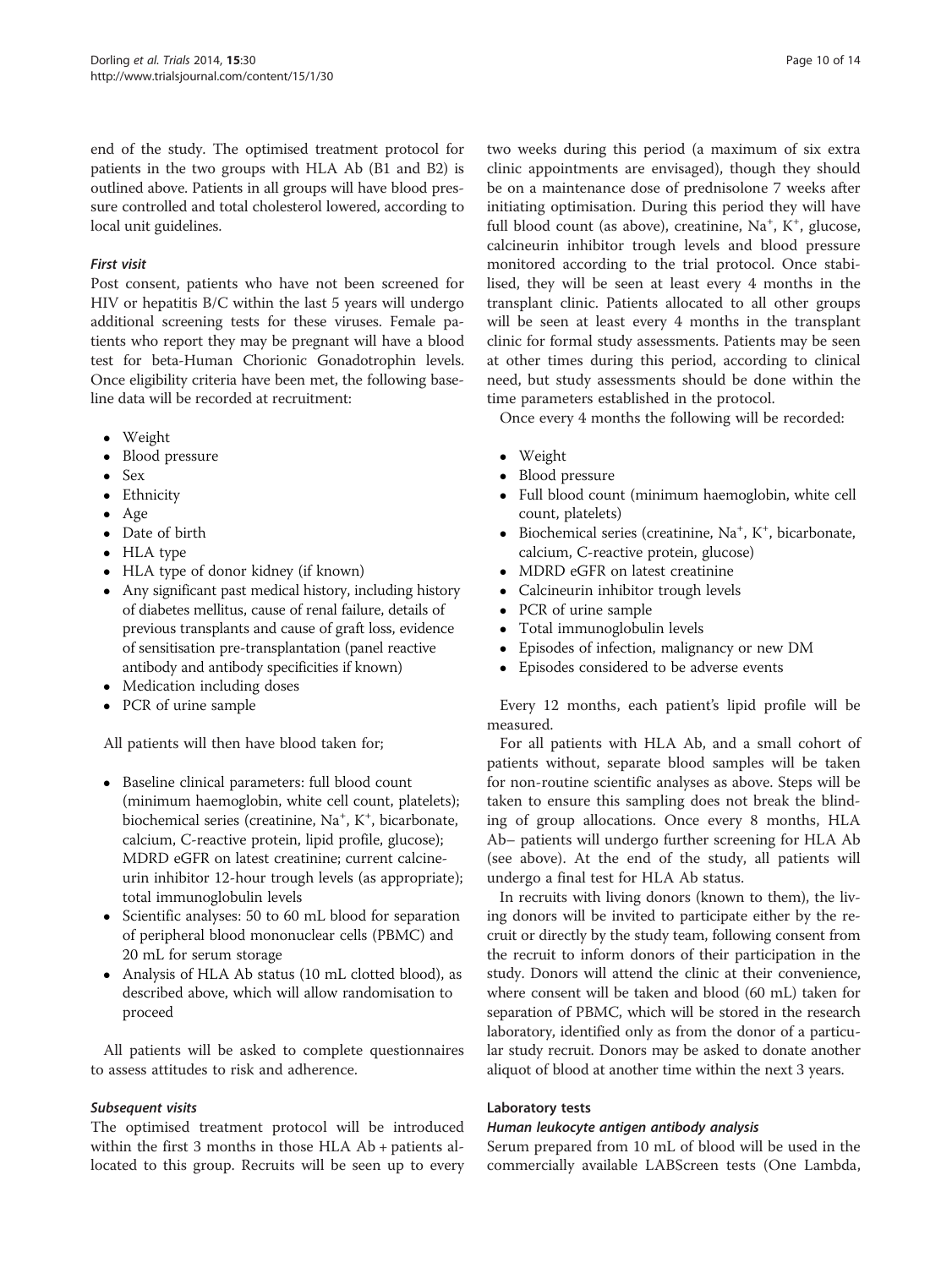Canoga Park, CA), containing fluorescently tagged beads coated with purified HLA antigens. All participating centres have Luminex equipment (Luminex Corp, Austin, Texas) for analysis of these tests and the skills to process samples and interpret results. Therefore, the tests will be performed in each of the centres. A sequential analysis of samples is planned, first to identify those with HLA Ab, using mixed class I and class II Ab screening beads coated with multiple different types of HLA. The manufacturer's definition of positive and negative tests will be used when interpreting the results. In those patients with positive results, the specificity of the HLA Ab will be determined by SAB, coated with single HLA class I or class II antigens. As before, when interpreting the results, the manufacturer's definition of positive and negative tests will be used. Any patient with a positive test for HLA Ab identified by SAB will be regarded as HLA Ab + for the trial if the mean fluorescence intensity (MFI) is  $\geq 2,000$ . If the HLA Ab are directed against a mismatched donor HLA antigen, the patient will be assigned as DSA+. The number of DSA with MFI  $\geq 2,000$  will be used to define the Ab 'burden' of an individual. In the final analysis, correlations between HLA Ab burden and outcomes will be sought. Patients with SAB positivity that is difficult to label as DSA + or non-DSA + (because of insufficient data on donor mismatches, for instance), will be regarded as being non-DSA+. Patients with a positive reaction on screening but lacking reactivity with the SAB at the level described will be considered negative. Excess serum will be stored. The same screening will be undertaken for HLA Ab– patients every 8 months, with the samples taken at a routine clinic appointment.

## Routine biochemical, haematological and calcineurin inhibitor trough analysis

These will be performed by the local clinical laboratories and the results recorded as above.

## Scientific laboratory analysis

A laboratory analysis will be performed at recruitment for all patients and then every 4 months on patients with HLA Ab and a small cohort of patients who are HLA Ab–, chosen randomly at randomisation. Then, 60 to 80 mL blood will be taken and 20 mL for serum. The samples will be sent to the research laboratory of the chief investigator where the blood will be separated into PBMC and CD34+ cells. DNA and RNA will be extracted from a small number of cells and stored. All other cells will be stored in aliquots in liquid nitrogen until thawed for analysis. Serum samples will be stored at −80°C until thawed for analysis. The same process for preparing PBMC will be used for the samples from donors.

Patients will also consent to analysis, for research purposes, of any stored serum, blood or tissue (such as transplant biopsies). This will apply for all existing and future samples taken for clinical reasons. In the case of future transplant biopsies, the patients will be asked to consent to having an extra core taken for transcriptome analysis. Subject to available funding, this will be stored in an appropriate medium and transported to the chief investigator's laboratory for storage.

## Procedures for assessing efficacy parameters

Graft failure is defined as the return to long-term dialysis or re-transplantation. This will be measured from the date of recruitment and will be reported for failure due to any cause. The date of restarting dialysis or re-transplantation will be recorded on the Case Report Form.

Deteriorating renal function will be determined by linear regression analysis of the serial MDRD eGFRs from the point of recruitment (like that used by Dudley et al. [[14\]](#page-13-0)). Deterioration is defined as a negative slope. To be valid, the linear regression should yield an adjusted  $r^2 \geq$ 0.35 and have  $P \le 0.05$  for the slope value. Stable renal function will be defined as serial MDRD eGFRs that are not significantly different from the horizontal baseline (that is,  $P > 0.05$  on linear regression analysis). An improvement in renal function will be defined as a change in the slope so that it becomes positive. Serum creatinine levels and MDRD eGFR for the 12 months preceding recruitment and for the whole time patients are on the trial will be recorded on the CRF.

Proteinuria is defined by the PCR of a urine sample and is significant if >50. The PCR will be recorded on the CRF.

Acute rejection is defined by a combination of: (a) an acute rise in serum creatinine prompting a renal biopsy and (b) any pathology on the biopsy that meets the criteria for acute rejection, according to the latest BANFF criteria. The number of biopsies and the appropriate biopsy reports will be recorded on the CRF.

A full economic evaluation will adopt a National Health Service (NHS) perspective. The 3-year outcomes are the rates of: (1) graft failure, (2) patient survival, (3) graft dysfunction (see definition above), (4) acute rejection and (5) culture-positive infection, malignancy or diabetes, together with (6) EQ-5D, which is a patient-specific quality-adjusted life years (QALY) measurement. Cost-effectiveness will use (1) to (5) where (1) is the primary and the others are secondary outcomes. Cost-utility will be measured using (6) (the EQ-5D questionnaire). The net benefit per patient will be calculated by multiplying QALY by the assumed maximum willingness-to-pay for QALY (£20,000 per QALY) and subtracting the costs. The costs of all interventions will be obtained from Guy's or estimated by identifying relevant categories of resource utilisation or measuring the volume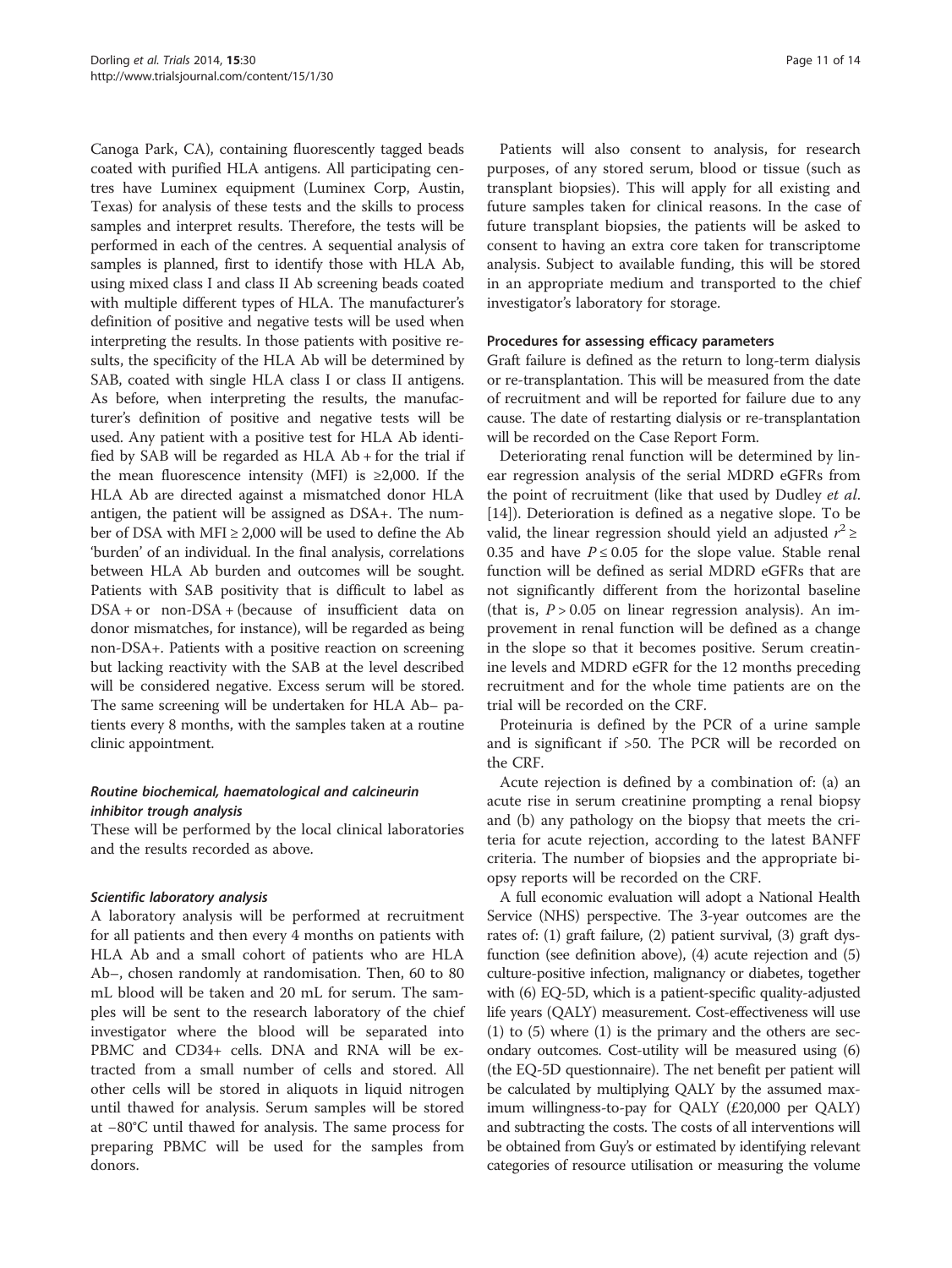of each category and multiplying by the average NHS resource costs [[15](#page-13-0)] (and using British National Formulary and NHS reference lists). The costs of an intervention include the cost of screening beads and enhanced drug costs.

Participants' reporting of adherence will be assessed using the Medicines Adherence Report Scale (MARS) [[16,17\]](#page-13-0), a valid and reliable scale that has been previously used to assess adherence in renal transplant recipients [\[18,19](#page-13-0)]. Self-report measures have the advantage of being inexpensive and non-intrusive. However, it is known that self-reporting underestimates the true extent of non-adherence because of inherent self-presentational and recall biases. Self-presentational bias occurs when respondents may be reluctant to admit to non-adherence because they perceive a social contract where the expectation is one of high adherence. MARS takes steps to diminish this bias by sanctioning and normalising reports of non-adherence. However, this does not totally remove the effect of self-presentational and recall biases that are inherent in all self-report measures. For this reason we will apply a combined approach to adherence assessment, where an initial categorisation of patients into high vs low on the basis of self-reporting is revised based on calcineurin inhibitor blood monitoring (carried out in routine management for patients prescribed tacrolimus or ciclosporin) and tablet counts (conducted for a sample of participants). In this approach, reports of low adherence are accepted as self-presentational biases that act in the opposite direction (reports of low adherence are more reliable than reports of high adherence [\[20,21\]](#page-13-0)). Patients who report high adherence are reclassified to low adherence on the basis of calcineurin inhibitor trough results (for example, if levels are undetectable then the participant is assumed to be non-adherent) or tablet counts (for example, if there is a greater than 20% discrepancy between the actual and expected tablet count then the participant is reclassified as non-adherent).

To explore the potential antecedents to participants' adherence behaviours, they will be also be asked to complete specially adapted versions of questionnaires relating to treatment intrusiveness, symptoms associated with immunosuppressants, beliefs about medicines [\[22](#page-13-0)], satisfaction with information about their medicines [[23](#page-13-0)] and whether they are feeling anxious and/or depressed [[24\]](#page-13-0). Questionnaires will be used to qualify perceptions of personal risk [[25\]](#page-13-0). On the basis of survey responses, a small number of participants will be purposively selected (for example, those with positive and negative attitudes, and high and low adherers) for qualitative interview to explore their perception of risk and adherence behaviours in more depth.

All patients taking part in the trial will be asked to complete all or some of the questionnaires at specified times. Questionnaires will be administered electronically.

Respondents will complete a survey online whilst in a clinic, using an iPad or equivalent tablet device designated solely for this trial. Completed survey responses are stored on Qualtrics secure servers and can only be accessed using a login and password. Nothing will be recorded on the main trial CRFs.

The questionnaires will be piloted with the first few participants recruited to the Guy's site. These respondents will be asked to undergo cognitive interviewing whilst completing the survey, a technique used to ensure the validity of questionnaire items [[26](#page-13-0)]. On the basis of this pilot, the questionnaire items may undergo minor modification. The ease of utility of the online survey and tablet device will also be evaluated during the pilot.

#### Ethical approval

The OuTSMART trial has been approved by the National Research Ethics Service Committee London, Hampstead, (REC number 12/LO/1759 on 14 January 2013) and by the MHRA (EudraCT number 2012-004308-36 on 24 December 2012).

#### **Discussion**

Research by others working in this area has mostly focussed on how to treat established CR. All reports consider small numbers of patients. Theruvath et al. reported 12-month stabilisation of kidney function in ¾ patients with kidney dysfunction due to CR associated with HLA Ab after transfer onto tac and MMF and a short course of prednisolone [[27](#page-13-0)]. In addition, several studies have reported successful stabilisation of CR using B cell depletion therapy [\[28-30\]](#page-13-0), further supporting the hypothesis that targeting underlying cellular responses, rather than HLA Ab, is a rational approach to treatment for these patients.

Several other strands of evidence support the use of an optimised tac and MMF regime to prevent progression of CR. First, both MMF [[31\]](#page-13-0) and tac [\[32](#page-13-0)] are better at suppressing acute rejection than alternative agents and the combination of the two agents achieves better outcomes at 1 and 2 years compared to alternative regimes [[33,34\]](#page-13-0). Second, regimes containing MMF are associated with a lower prevalence of HLA Ab [[35\]](#page-13-0) and MMF specifically reduces the development of HLA Ab during episodes of acute rejection [[36\]](#page-13-0). Third, although these benefits have not always fed through to improvements in graft survival rates, one recent landmark study did show improved graft survival for a combination of tac and MMF [\[37\]](#page-13-0). For tac, enhanced graft survival also emerged during a systematic Cochrane review comparing tac with ciclosporin [[34](#page-13-0)]. For MMF, a retrospective analysis of United States registry data revealed an association with significantly lower rates of premature allograft failure [[38](#page-13-0)]. Finally, some studies have shown that conversion from ciclosporin to tac is beneficial for patients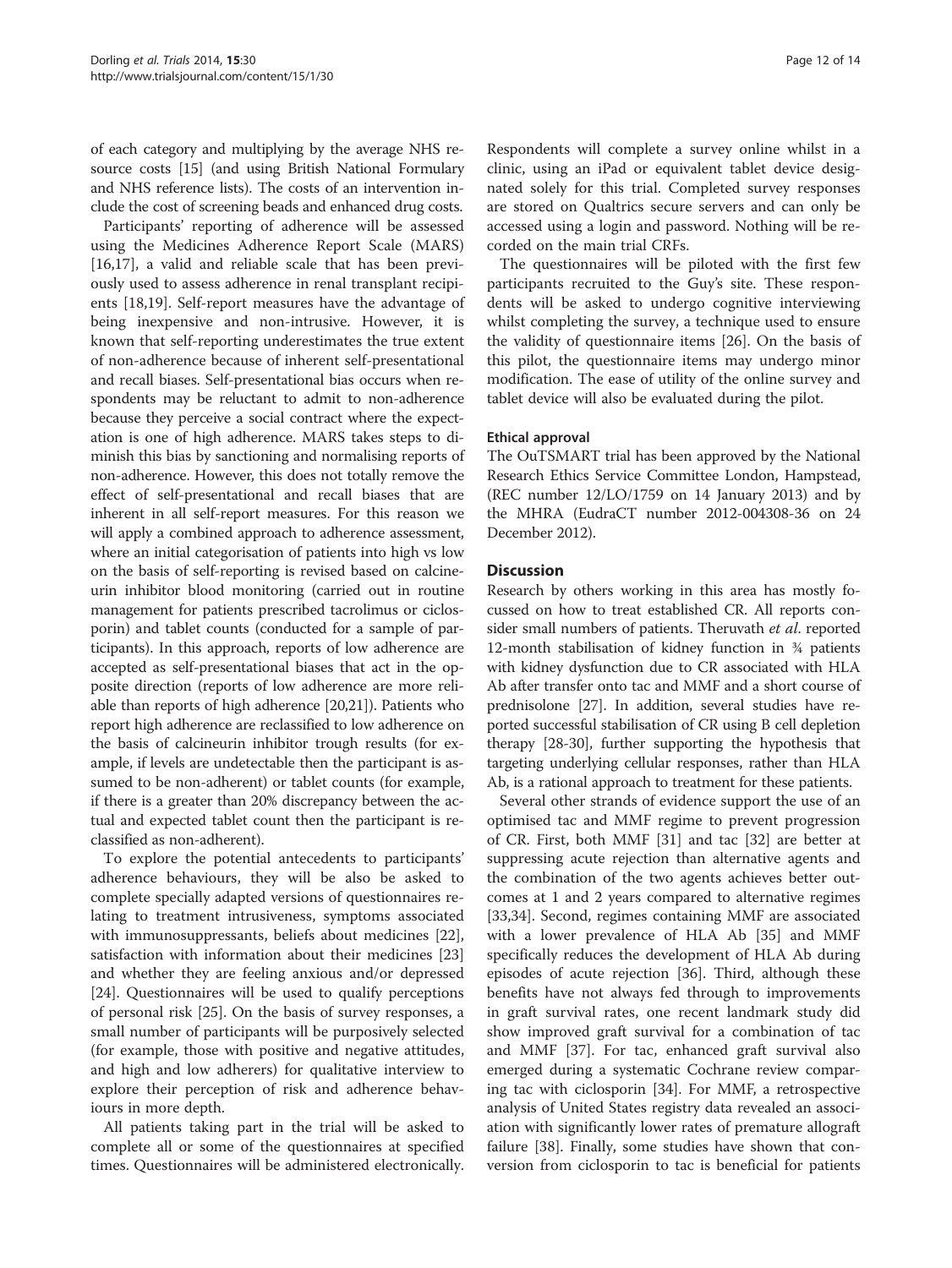<span id="page-12-0"></span>with deteriorating graft function [\[39](#page-13-0)], and that introduction of MMF has a similar effect [\[40](#page-13-0)]. Although other studies have reported contradictory results [\[41\]](#page-13-0), much of this literature is difficult to interpret because many studies do not distinguish between CR and other causes of chronic graft dysfunction [\[42\]](#page-13-0).

In addition to tac and MMF, we propose to use a short course of moderate-dose prednisolone followed by low dose steroid maintenance in this trial. There is no direct evidence from the transplant literature to support this intervention, but a similar treatment course is standard therapy in many situations where quick and effective suppression of immune responses is required, for example in acute asthma and in many types of autoimmune diseases.

In summary, this trial will identify a group of patients at high risk of premature transplant failure. Therapy will be optimised for these at-risk patients, many of whom will be identified before they have started to deteriorate clinically. As described above, the natural history of untreated CR is of progressive loss of function, usually at a predictable rate, leading eventually to complete loss of graft function. Depending on the initial creatinine level, the time to graft loss will be variable, but graft loss rarely occurs without this period of progressive loss of function. Lachmann et al. [[8](#page-13-0)] reported a constant rate of graft loss from the start of their study, so we expect that the rate of graft loss in our study will be constant in the standard care group. We predict that optimised immunotherapy will change the natural history of the condition, and lead to stabilisation of function in a significant proportion (50%) of those with HLA Ab. This will be visible in our analyses of the secondary end points. Hopefully the treatment will prevent the predicted graft loss in the first 3 years for this group and thus impact on the primary end point of the study.

## Trial status

At the time of submission, the study has a planned recruitment start date of 27 August 2013.

#### **Endnotes**

<sup>a</sup>In the transplantation literature, this problem is called 'late' allograft failure, in which 'late' refers to the lifespan of the transplanted organ. We have changed the term to shift the emphasis to the recipient.

#### Abbreviations

Ab: antibodies; BLC: biomarker-led care; CR: chronic rejection; DM: diabetes mellitus; DSA: donor-specific antibodies; eGFR: estimated glomerular filtration rate; EME: efficacy and mechanism evaluation; GFR: glomerular filtration rate; HIV: human immunodeficiency virus; HLA: human leukocyte antigen; IgG: immunoglobulin G; IMP: investigational medical product; KCTU: King's Clinical Trials Unit; MARS: Medicines Adherence Report Scale; MDRD: modification of diet in renal disease; MFI: mean fluorescence intensity; MHRA: Medicines and Healthcare Products Regulatory Agency; MMF: mycophenolate mofetil; NIHR: National Institute for Health Research; NHS: National Health Service; PBMC: peripheral blood mononuclear cells;

PCR: protein/creatinine ratio; PI: principal investigator; PIN: personal identification number; QALY: quality-adjusted life years; SAB: single-antigen beads; SC: standard care; tac: tacrolimus.

#### Competing interests

The authors declare no competing interests.

#### Authors' contributions

AD is the chief investigator of the study and wrote the paper. Rac H, RB, RJ, MP and RB are co-PIs and will be recruiting patients. RV, BC, MB, SM and DB are co-PIs and will be responsible for tissue typing and HLA testing. IRM and JLP are the trial statisticians. LG is the trial manager. GD helped with writing and will be recruiting patients. Rob H will perform the assessment of adherence and risk analysis. PMcC will perform the health economic analysis. JK is the database manager. CM is the Operational Director of KCTU at King's Health Partners. All contributed to the trial design and reviewed the paper. All authors read and approved the final manuscript.

#### Acknowledgements

The trial is funded by a National Institute for Health Research (NIHR) EME programme grant (award number 11/100/34).

We acknowledge that the research is supported by the NIHR Biomedical Research Centre based at Guy's and St Thomas' NHS Foundation Trust and King's College London.

This study is also supported by the United Kingdom Clinical Research Collaboration-registered King's Clinical Trials Unit at King's Health Partners, which is part funded by the NIHR Biomedical Research Centre for Mental Health at South London and Maudsley NHS Foundation Trust and King's College London and the NIHR Evaluation, Trials and Studies Coordinating Centre.

We also acknowledge support from the MRC Centre for Transplantation. The views expressed are those of the authors and not necessarily those of the NHS, the NIHR or the Department of Health.

#### Author details

<sup>1</sup>MRC Centre for Transplantation, King's College London, Guy's Hospital, Great Maze Pond, London SE1 9RT, UK. <sup>2</sup>Department of Nephrology and Transplantation, Guy's Hospital, Great Maze Pond, London SE1 9RT, UK. <sup>3</sup> <sup>3</sup>King's College London, Capital House, 42 Weston Street, London SE1 3QD, UK. <sup>4</sup>Renal Unit, St James's University Hospital, Beckett Street, Leeds LS9 7TF, UK. <sup>5</sup>Transplant Immunology, Level 09 Gledhow Wing, St James's University Hospital, Beckett Street, Leeds LS9 7TF, UK. <sup>6</sup>Renal Unit, The Royal London Hospital, London E1 1BB, UK.<sup>7</sup> Clinical Transplantation Laboratory, The Royal London Hospital, 2nd Floor, Pathology & Pharmacy Building, 80 Newark Street, London E1 1BB, UK. <sup>8</sup>Department of Renal Medicine, Manchester Royal Infirmary, Oxford Road, Manchester M13 9WL, UK. <sup>9</sup>Transplantation Laboratory, Manchester Royal Infirmary, Oxford Road, Manchester M13 9WL, UK. <sup>10</sup>Renal Unit, University Hospital Birmingham, Edgbaston, Birmingham B15 2LN, UK.<sup>11</sup>NHSBT Birmingham, Vincent Drive, Edgbaston, Birmingham B15 2SG, UK. 12Centre for Behavioural Medicine, UCL School of Pharmacy, University College London, London WC1H 9JP, UK. <sup>13</sup>King's Clinical Trials Unit, King's College London, Institute of Psychiatry, PO64, M2.06, London, UK.

#### Received: 2 August 2013 Accepted: 6 January 2014 Published: 21 January 2014

#### References

- Lamb KE, Lodhi S, Meier-Kriesche HU: Long-term renal allograft survival in the United States: a critical reappraisal. Am J Transplant 2011, 11:450-462.
- 2. Ravanan R, Udayaraj U, Bakran A, Steenkamp R, Williams AJ, Ansell D: Measures of care in adult renal transplant recipients in the United Kingdom (chapter 11). Nephrol Dial Transplant 2007, 22(Suppl 7):vii138–vii154.
- 3. Gaston RS, Cecka JM, Kasiske BL, Fieberg AM, Leduc R, Cosio FC, Gourishankar S, Grande J, Halloran P, Hunsicker L, Mannon R, Rush D, Matas AJ: Evidence for antibody-mediated injury as a major determinant of late kidney allograft failure. Transplantation 2010, 90:68–74.
- 4. Mizutani K, Terasaki P, Rosen A, Esquenazi V, Miller J, Shih RN, Pei R, Ozawa M, Lee J: Serial ten-year follow-up of HLA and MICA antibody production prior to kidney graft failure. Am J Transplant 2005, 5:2265-2272.